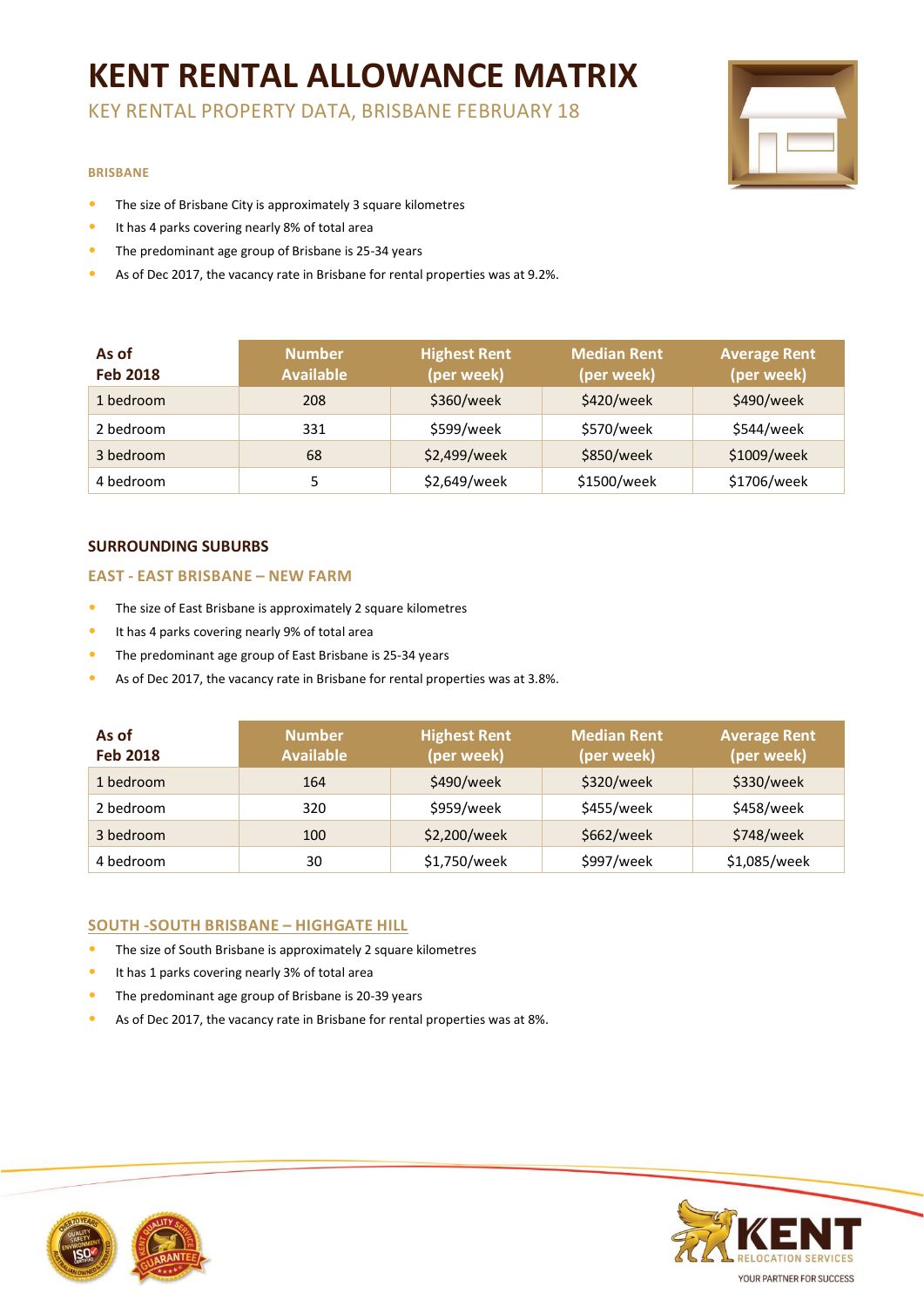| As of<br><b>Feb 2018</b> | <b>Number</b><br><b>Available</b> | <b>Highest Rent</b><br>(per week) | <b>Median Rent</b><br>(per week) | <b>Average Rent</b><br>(per week) |
|--------------------------|-----------------------------------|-----------------------------------|----------------------------------|-----------------------------------|
| 1 bedroom                | 78                                | \$475/week                        | \$300/week                       | \$308/week                        |
| 2 bedroom                | 110                               | \$590/week                        | \$415/week                       | \$422/week                        |
| 3 bedroom                | 55                                | \$780/week                        | \$550/week                       | \$572/week                        |
| 4 bedroom                |                                   | \$850/week                        | \$670/week                       | \$664/week                        |

## **WEST – MILTON, BARDON**

- The size of Milton and Bardon is approximately 6.6 square kilometres
- It has 4 parks covering nearly 15% of total area
- The predominant age group of Milton and Bardon is 24-34 years
- As of December 2017, the vacancy rate in Milton and Bardon for rental properties were at 5.7%.

| As of<br><b>Feb 2018</b> | <b>Number</b><br><b>Available</b> | <b>Highest Rent</b><br>(per week) | Median Rent<br>(per week) | <b>Average Rent</b><br>(per week) |
|--------------------------|-----------------------------------|-----------------------------------|---------------------------|-----------------------------------|
| 1 bedroom                | 77                                | \$625/week                        | \$400/week                | \$403/week                        |
| 2 bedroom                | 78                                | \$1,299/week                      | \$465/week                | \$471/week                        |
| 3 bedroom                | 44                                | \$899/week                        | \$630/week                | \$637/week                        |
| 4 bedroom                | 6                                 | \$850/week                        | \$655/week                | \$684/week                        |

## **NORTH EAST – FORTITUDE VALLEY**

- The size of Fortitude Valley is approximately 4 square kilometres
- It has 4 parks covering nearly 36% of total area
- The predominant age group of Fortitude Valley is 25-34 years
- As of December 2017, the vacancy rate in Fortitude Valley for rental properties was at 6.3%.

| As of<br><b>Feb 2018</b> | <b>Number</b><br><b>Available</b> | <b>Highest Rent</b><br>(per week) | <b>Median Rent</b><br>(per week) | <b>Average Rent</b><br>(per week) |
|--------------------------|-----------------------------------|-----------------------------------|----------------------------------|-----------------------------------|
| 1 bedroom                | 233                               | \$1,342/week                      | \$360/week                       | \$370/week                        |
| 2 bedroom                | 273                               | \$850/week                        | \$457/week                       | \$457/week                        |
| 3 bedroom                | 20                                | \$1,150/week                      | \$650/week                       | \$654/week                        |
| 4 bedroom                | 3                                 | \$1,050/week                      | \$825/week                       | \$825/week                        |